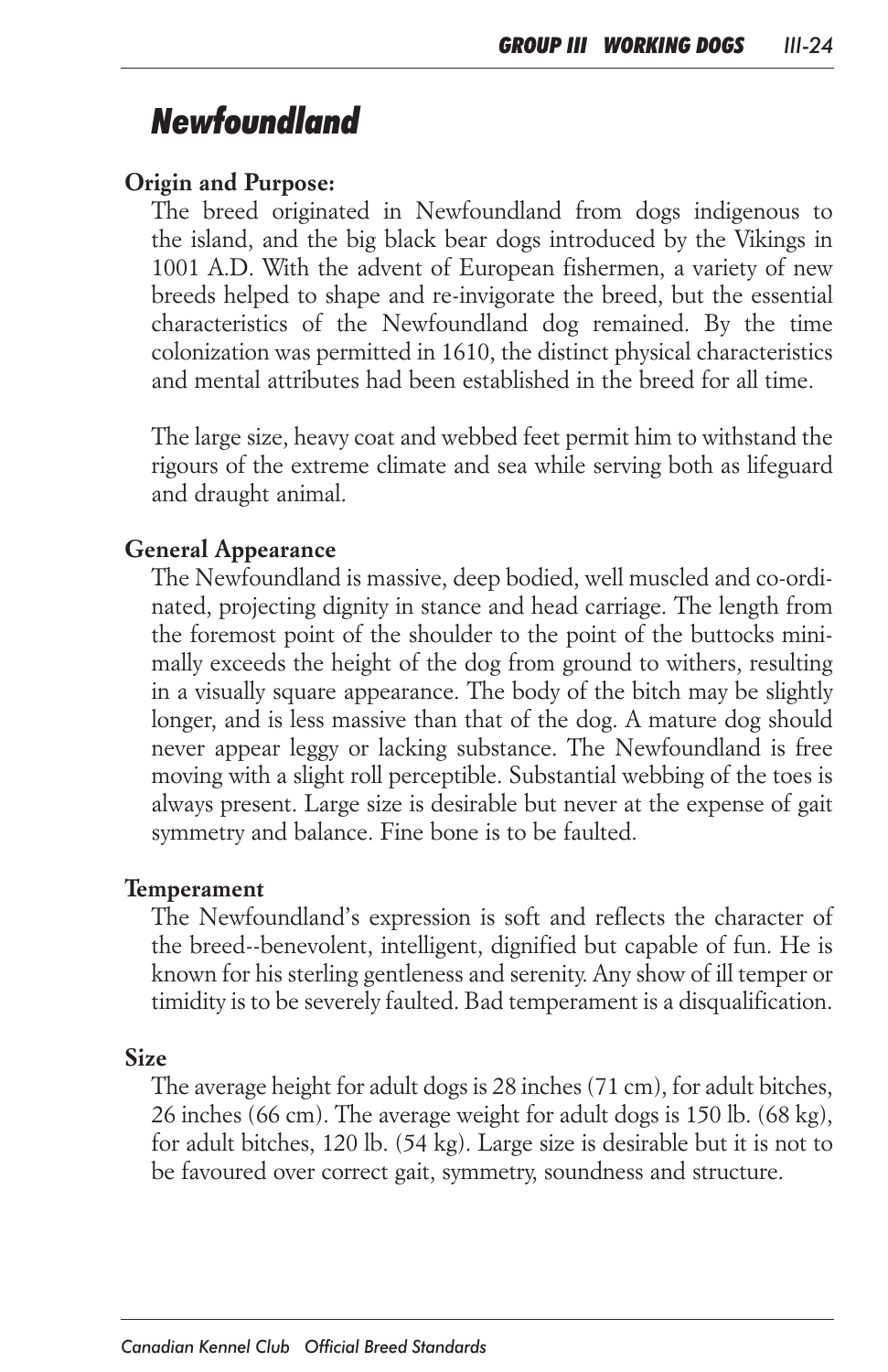### *Coat and colour*

*The Newfoundland has a water resistant double coat. The outer coat is moderately long and straight with no curl. A slight wave is permissible. When rubbed the wrong way, the coat tends to fall back into place. The undercoat is soft and dense, but less dense during summer months, but always found to some extent on the rump and chest. A completely open coat is to be faulted. The hair on the head, muzzle, and ears is short and fine. The front and rear legs are feathered. The tail is completely covered with long dense hair, but does not form a flag. A short, flat,*  smooth coat (Labrador Retriever type) is a disqualification. The *traditional colour is black. A sunburned black is permissible. White*  markings on chest, toes and/or tip of tail are permissible. Markings *of any colour other than white are most objectionable and the dog is to be disqualified. The Landseer Newfoundland is white with black markings, and is of historical significance to the breed. The preferred pattern of markings for the Landseer is black head with white blaze extending onto the muzzle, black saddle and black rump and upper tail. All remaining parts are to be white with a minimum of ticking. The symmetry of markings and beauty of pattern characterize the best marked Landseers. Landseers are to be shown in the same classes as blacks unless special classes are provided for them.*

# *Head*

*The head is massive with a broad skull, slightly arched crown and strongly developed occipital bone. The forehead and face are smooth*  and free from wrinkles. The stop is not abrupt. The **muzzle** is clean-cut *and covered with short fine hair. It is rather square, deep and moderately*  short. The nostrils are well developed. The bitch's head follows the *same general conformation, but is feminine and less massive. A narrow*  head, snipey or long muzzle is to be faulted. Pronounced flews are not *desirable. The eyes are dark brown, relatively small and deep set. They are spaced wide apart and show no haw. Round, protruding or yellow eyes are objectionable. The ears are relatively small and triangular*  with rounded tips. They are set well back on the side of the head and *lie close. When the ear of the adult dog is brought forward, it reaches*  to the inner corner of the eye on the same side. The teeth meet in a *scissors or level bite.*

# *Neck*

*The neck is strong, muscular, and well set on the shoulders. It is*  long enough to permit dignified head carriage, and should not show *surplus dewlap.*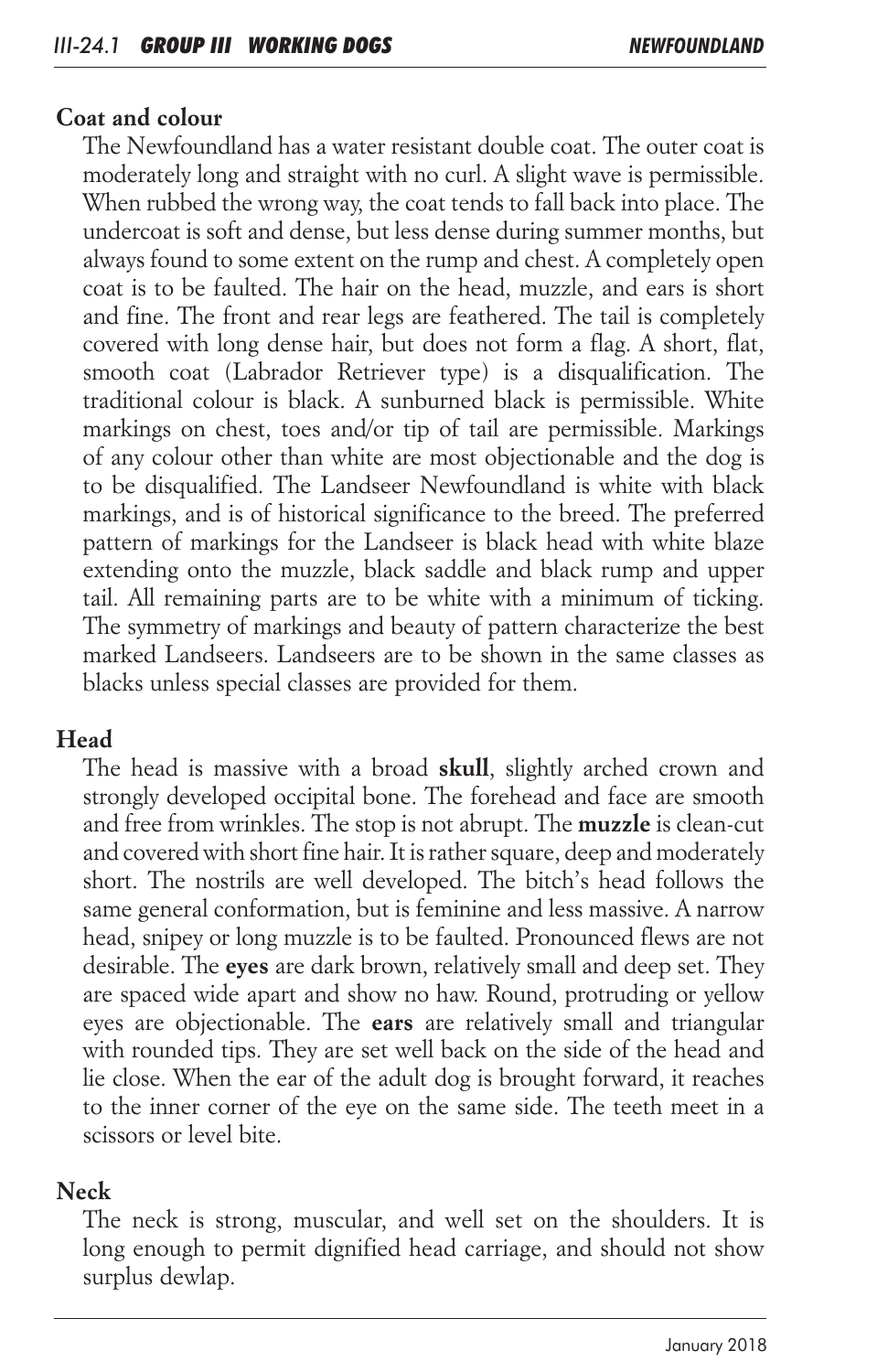#### *Forequarters*

*When the dog is not in motion, the forelegs are straight and parallel,*  with the elbows close to the chest. The shoulders are well muscled *and well laid back at an angle approaching 45 degrees. The pasterns*  are slightly sloping. Down in the pasterns is to be faulted. The feet are *proportionate to the body in size, well rounded and tight, with firm compact toes (cat-foot type). Splayed toes are a fault. Toeing in or out is undesirable.* 

## *Body*

The Newfoundland's chest is broad, full and deep, with the brisket *reaching to the elbows. The distance from elbow to ground equals*  half the dog's height. The back is broad, with good spread of rib, and the topline is level from the withers to croup, never roached, slack, or *swayed. The loins are strong and well muscled, and the croup is broad.*  The pelvis slopes at an angle of about 30 degrees. Viewed from the *side, the body is deep, showing no discernible tuck-up. Bone structure is massive throughout but does not give sluggish appearance.*

## *Hindquarters*

Because driving power for swimming, pulling loads or covering ground efficiently is largely dependent upon the hindquarters, the rear structure of the Newfoundland is of prime importance. The hip assembly is broad, strong and well developed. The upper thighs are wide and muscular. The lower thighs are strong and fairly long. The *stifles are well bent, but not so as to give a crouching appearance. The*  hocks are well let down, well apart and parallel to each other. They turn *neither in nor out. The feet are firm and tight. Dewclaws, if present, should have been removed. Straight stifles, cow-hocks, barrel legs, and pigeon toes are to be faulted.*

#### *Tail*

The tail acts as a rudder when the Newfoundland is swimming; *therefore it is strong and broad at the base. When the dog is standing the tail hangs straight down, possibly a little curved at the tip, reaching to, or slightly below the hocks; when the dog is in motion or excited,*  the tail is carried straight out or with slight upward curve but never *curled over the back nor curved inward between the legs. A tail with a kink or curled at the end is very objectionable.*